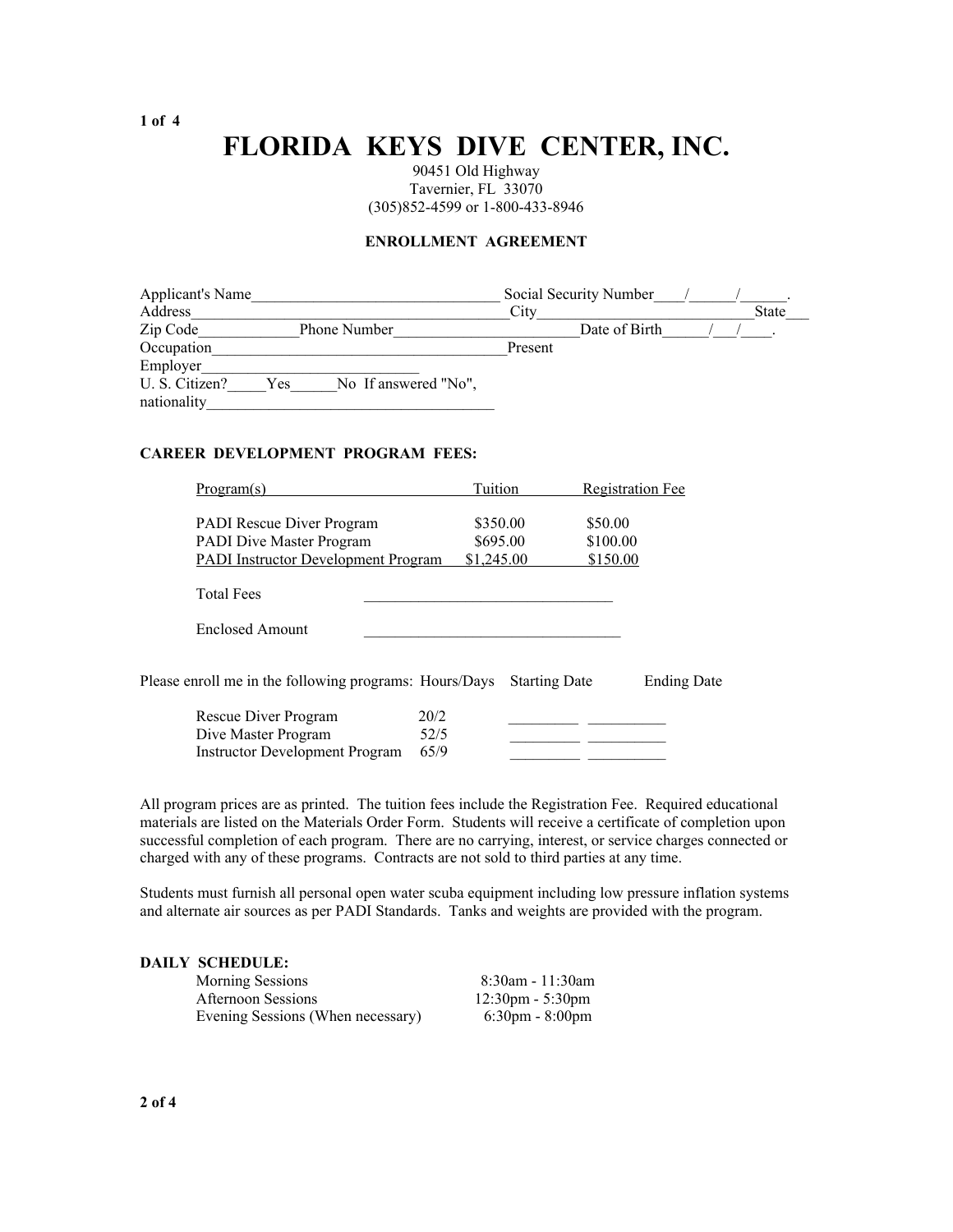# **FLORIDA KEYS DIVE CENTER, INC. DISCLOSURE OF ALL COSTS ENROLLMENT AGREEMENT CONTINUED**

Rescue, Dive master and Instructor Development Programs have certain materials and fees associated with each program. When materials or fees are not included in the program they are listed with the cost to either rent or purchase the item through the school. Students are not required to purchase or rent from the school. If the student desires to purchase or rent from the school, prices are listed below.

For all three programs, Rescue, Divemaster and Instructor Development, the student is required to have his or her own personal dive equipment. (See the Required Equipment Checklist for an itemized list.) Following the disclosure of all costs is a list of rental prices for equipment through the school.

Rescue, Divemaster and Instructor Development programs all include the following;

- \* All Instruction
- \* All boat and/or entrance fees
- \* Tank rentals and/or air fills
- \* Weight belt rentals

# **PADI Rescue Diver Program**

Program Tuition: \$350.00 Registration Fee: \$50.00 Program Includes: PADI Rescue Diver Manual

Additional Materials or Equipment Required, but Not Included In Tuition Fee: \* Pocket Mask \$25.00

# **PADI Divemaster Program**

Program Tuition: \$695.00 Registration Fee: \$100.00 Program Includes: PADI Divemaster Manual

Additional Materials or Equipment Required, but Not Included In Tuition Fee:

- \* PADI Adventures in Diving Manual \$29.50
- \* PADI Rescue Diver Crew Pack \$42.30
- \* PADI Dive Table (Rec. Dive Planner) \$15.00
- \* PADI Dive Master Cue Cards \$32.60
- \* Encyclopedia of Recreational Diving \$35.00
- \* Diving Knowledge Workbook \$16.00
- $*$  Wheel  $\$45.00$
- \* Divemaster Membership Fee \$55.00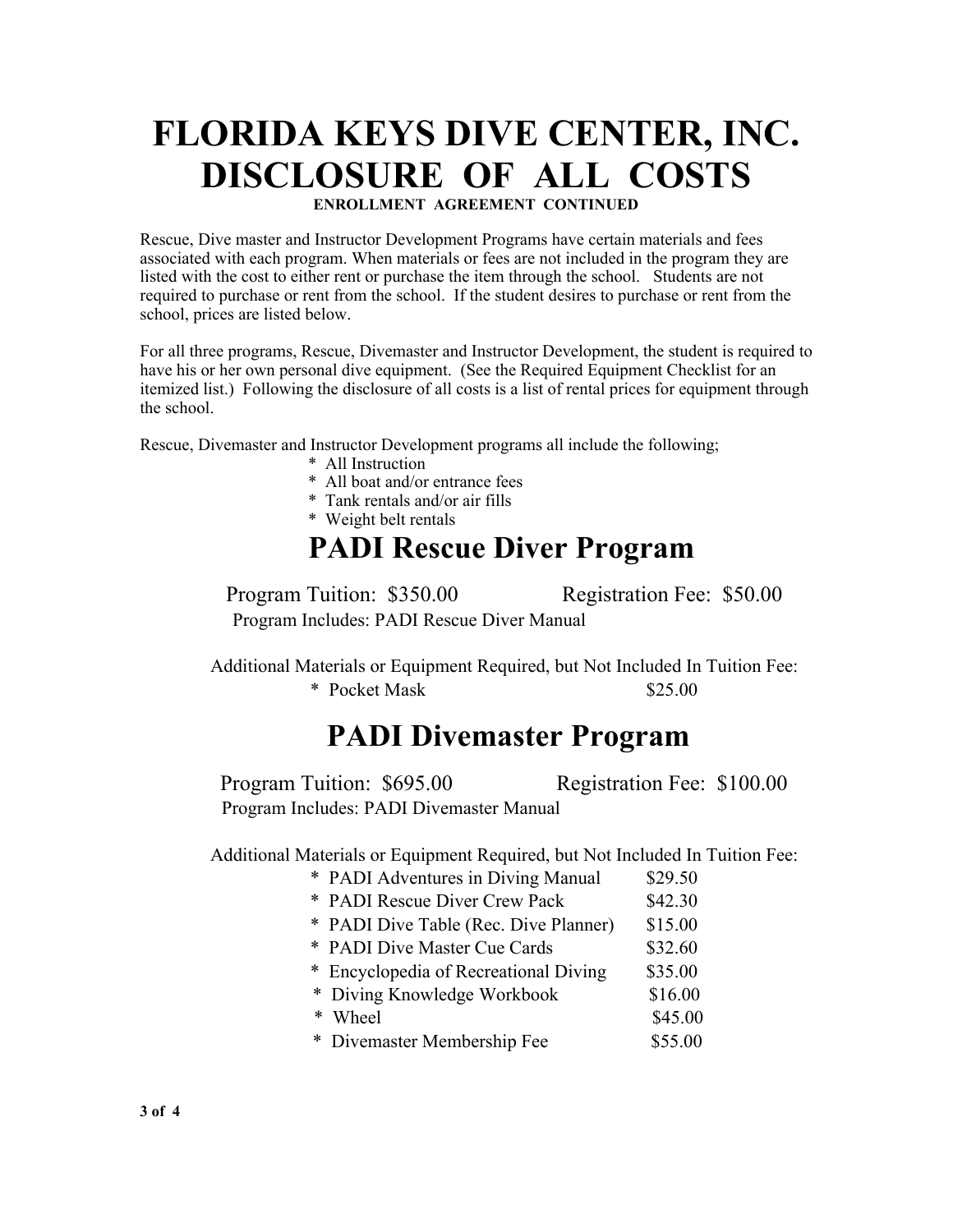# **PADI Instructor Development Program**

Program Tuition: \$1,245.00 Registration Fee: \$150.00

Additional Materials or Equipment Required, but Not Included in Tuition Fee:

|   | * PADI Instructor Manual                      | \$175.00 |
|---|-----------------------------------------------|----------|
| ∗ | <b>PADI IDC Candidate Workbook</b>            | \$62.99  |
| ∗ | The Law And The Diving Professional           | \$29.99  |
| ∗ | The Business of Diving                        | \$29.99  |
| * | Children and Diving                           | \$29.99  |
| ∗ | PADI Lesson Plan Slates - Pool and Open Water | \$23.40  |
| * | Aquatic Cue Cards - Pool and Open Water       | \$74.32  |
| ∗ | PADI Open Water Diver Manual (with table)     | \$47.70  |
| ∗ | <b>PADI</b> Adventures in Diving Manual       | \$29.50  |
| ∗ | <b>PADI Rescue Diver Crew Pack</b>            | \$42.30  |
| ∗ | <b>PADI</b> Divemaster Training Package       | \$66.65  |
| ∗ | PADI Dive Table (Recreational Dive Planner)   | \$15.00  |
| ∗ | Encyclopedia of Recreational Diving           | \$35.00  |
| ∗ | PADI Diving Knowledge Workbook                | \$16.00  |
| * | The Wheel                                     | \$40.00  |
| * | PADI Advanced Open Water Cue Cards            | \$22.10  |
| ∗ | IDC Processing Fee (Payable to PADI)          | \$100.00 |
|   | Instructor Examination (Payable to PADI)      | \$440.00 |

### **Scuba Equipment Rental Fees**

(Prices to rent per day)

| Mask                                         | \$3.00  |
|----------------------------------------------|---------|
| Fins                                         | \$3.00  |
| Snorkel                                      | \$2.00  |
| Tank                                         | \$9.00  |
| Regulator with Press/Depth Console and Octo. | \$12.00 |
| Buoyancy Compensator with LP Inflator        | \$12.00 |
| Compass                                      | \$3.00  |
| Wet Suit - Full                              | \$14.00 |
| Wet Suit - Half                              | \$8.00  |

**Prices are subject to change**